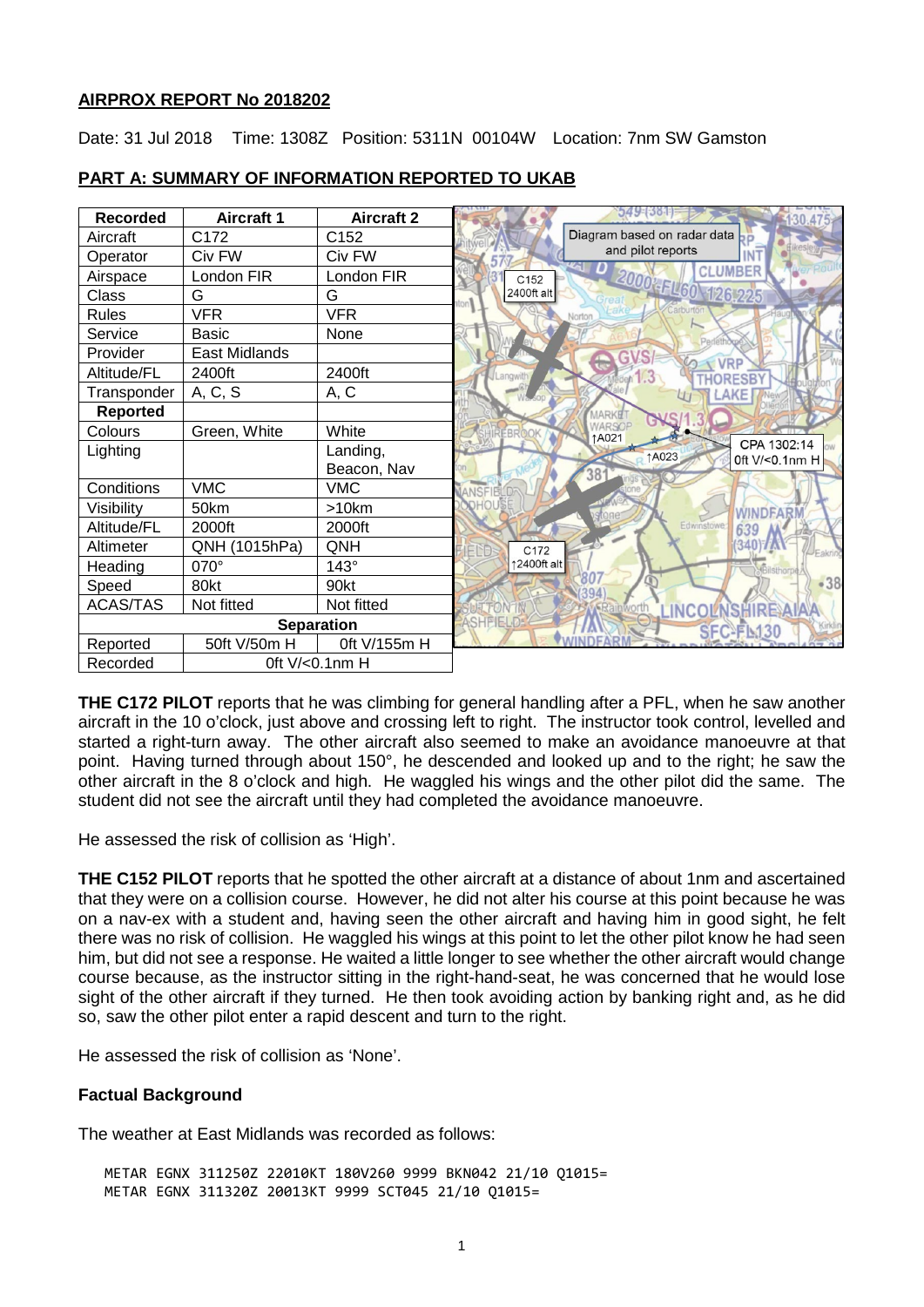# **Analysis and Investigation**

# **CAA ATSI**

The C172 was on a local VFR flight in receipt of a Basic Service from East Midlands Radar at the time of the Airprox. The C152 was also on a VFR flight and was in communication with Waddington Zone at the time of the Airprox but had not yet been placed under a service.

At 1245:30, the C172 pilot established communications with the East Midlands Radar Controller. The pilot reported that they were flying a Navex at 3000ft and were transponding code 7000. The controller passed the QNH 1015, instructed the pilot to squawk 4571 and advised the pilot that Langar was active; a Basic Service was agreed. At 1250:30, the C172 pilot advised the East Midlands radar controller that there was a change of intention and that they wished to conduct a simulated diversion to Gamston. At 1258:30, the 2 aircraft were separated by 5.3nm and 1600ft (Figure 1), by 1302:00 the C172 had climbed to the same level as the C152 and the aircraft were separated by 0.5nm horizontally (Figure 2).



CPA occurred at 1302:20 with both aircraft at the same level and separated by less than 0.1nm horizontally (Figure 3). At 1303:10, the C172 pilot advised East Midlands that they would be filing an Airprox when they got home. The controller instructed the pilot to squawk ident and asked whether he would like to pass any more details of the Airprox. The pilot advised that it was a C152 in the open FIR that was in their blind spot until very close. The controller acknowledged the details.



Figure 3 - 1302:20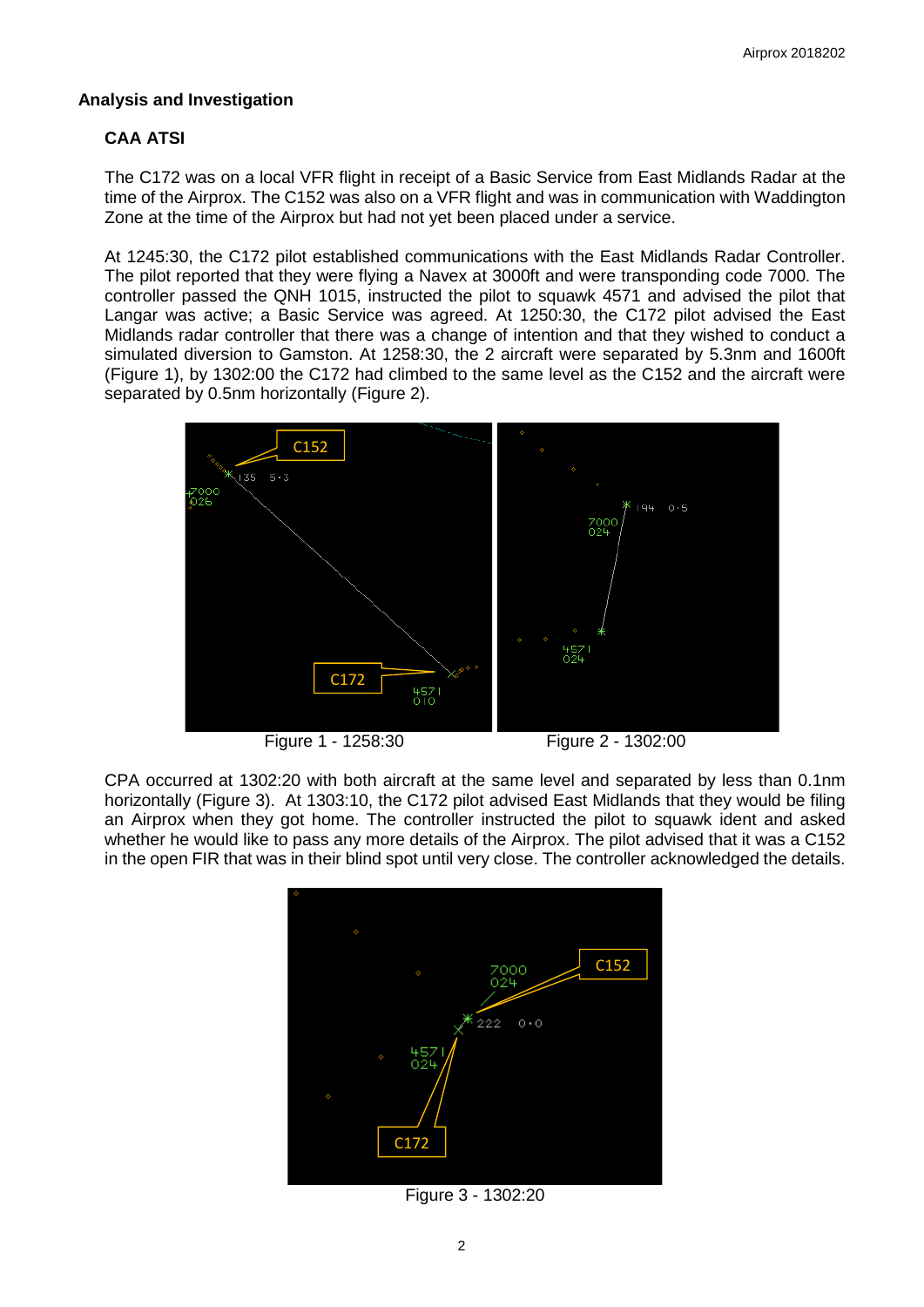At the time of the Airprox, the C172 pilot was receiving a Basic Service from the East Midlands Radar Controller who was also providing radar services to inbound, outbound and overflying traffic.

Under the terms of a Basic Service CAP 774 states;

*The provider of a Basic Service is not required to monitor the flight, pilots should not expect any form of traffic information from a controller/FISO.* 

*If a controller/ FISO considers that a definite risk of collision exists, a warning shall be issued to the pilot (SERA.9005(b)(2) and GM1 SERA.9005(b)(2)).*

*Whether traffic information has been provided or not, the pilot remains responsible for collision avoidance without assistance from the controller.* 

The controller was not required to monitor the flight of the C172 and could not be reasonably expected to do so whilst also providing higher priority Air Traffic Services to inbound, outbound and overflying aircraft. The Airprox took place in Class G airspace under a Basic Service, where separation between aircraft is ultimately the responsibility of the pilots.

## **UKAB Secretariat**

The C172 and C152 pilots shared an equal responsibility for collision avoidance and not to operate in such proximity to other aircraft as to create a collision hazard<sup>[1](#page-2-0)</sup>. If the incident geometry is considered as head-on or nearly so, then both pilots were required to turn to the right<sup>[2](#page-2-1)</sup>. If the incident geometry is considered as converging, then the C152 pilot was required to give way to the C172<sup>[3](#page-2-2)</sup>.

#### **Summary**

An Airprox was reported when a C172 and a C152 flew into proximity at 1302hrs on Tuesday 31<sup>st</sup> July 2018. Both pilots were operating under VFR in VMC, the C172 pilot in receipt of a Basic Service from East Midlands and the C152 pilot not in receipt of an ATS.

## **PART B: SUMMARY OF THE BOARD'S DISCUSSIONS**

Information available consisted of reports from both pilots, transcripts of the relevant R/T frequencies, radar photographs/video recordings, and reports from the appropriate ATC operating authorities.

The Board first looked at the actions of the C172 pilot. He was general handling and receiving a Basic Service from East Midlands. Members noted that under a Basic Service controllers were not required to monitor flights on the radar and, although they would pass Traffic Information if they believed a definite risk of collision existed, this presupposed that they had enough spare capacity to notice the confliction occurring. As was demonstrated here, the East Midlands controller was busy and did not pass any information; therefore, the Board thought that it was worth reminding pilots that if Traffic Information was desired then a Traffic Service should be requested. Members commented that the C152 was probably obscured by the C172's high wing as the C172 climbed, and so the C172 pilot did not see the C152 until late, at which point he took appropriate avoiding action.

For his part, the C152 pilot reported that had seen the C172 from about a mile away and, given that it was on his right, the Board wondered why he had not taken earlier avoiding action as required by the Rules of the Air. Acknowledging that he may have been focused on allowing his student to remain on his nav-ex route, such avoiding action could have been achieved by either climbing or descending rather than a turn. Instead, members felt that he inappropriately continued into conflict until the two aircraft were in close proximity. Members noted that the C152 pilot had waggled his wings in the hope

 $\overline{\phantom{a}}$ 

<span id="page-2-0"></span><sup>1</sup> SERA.3205 Proximity.

<span id="page-2-1"></span><sup>2</sup> SERA.3210 Right-of-way (c)(1) Approaching head-on.

<span id="page-2-2"></span><sup>3</sup> SERA.3210 Right-of-way (c)(2) Converging.